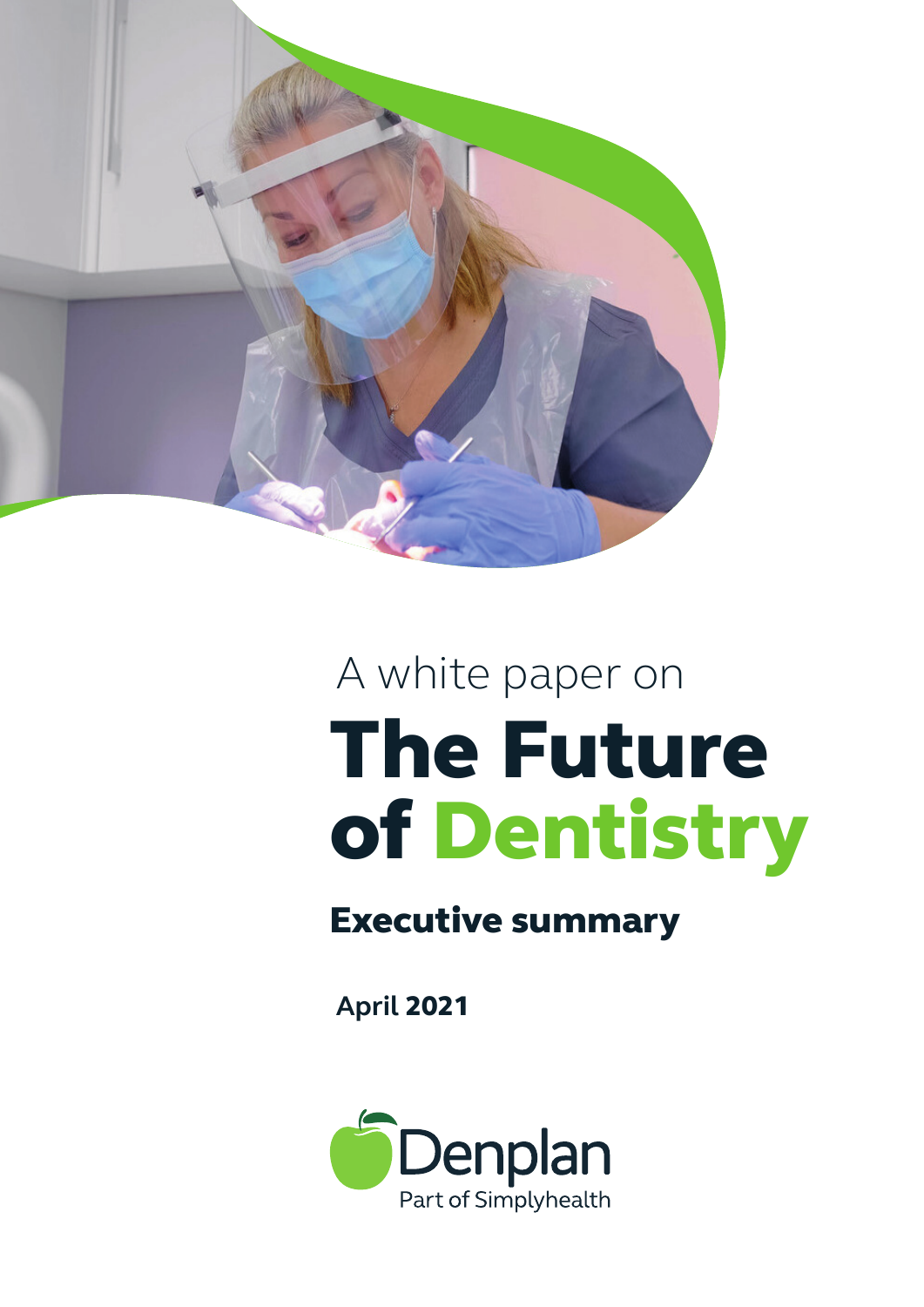

## Executive summary

Denplan is the UK's leading dental payment plan specialist with around 1.4 million patients and more than 6,600 member dentists. We were formed by dentists for dentists, and our goal is to help more people have better oral health because we believe this is essential to better everyday health and wellbeing.

We partner with private dental practices to provide affordable dental care plans to their patients – making it easy for people to access regular dental care and proactively maintain their oral health. Importantly, these dental plans are created by dentists to suit their patients' individual needs.

The last year has raised significant challenges to dental professionals, with the COVID-19 pandemic having exacerbated existing issues facing the sector, including by increasing financial pressures and mental health concerns on dental teams. This is likely to have a lasting impact on the profession.

Against this backdrop, late last year we carried out a survey of our member dentists to identify the biggest challenges and opportunities facing dentists themselves, as well as their patients, both in the short and longer term. We then hosted a roundtable discussion in February with dental practitioners, academics and policymakers to further understand the impact of these issues on the sector.

The themes uncovered in our survey and discussed at our roundtable have formed the foundation of this report: understanding of private dentistry; the impact of COVID-19; the importance of good oral health; technology and innovation; and issues affecting the dentistry profession, such as mental health and wellbeing.

While we have identified significant challenges facing the sector, we also believe that there is reason to be optimistic about the future. Dentists and their teams are hard-working dedicated professionals, who want the best for their patients. They are embracing technology and they want to learn new skills and undertake training to continue to develop.

However, in order to ensure that dental professionals remain motivated, policymakers must properly support them to do their jobs and maintain a healthy work-life balance. This is something that needs to be addressed urgently, not only to improve the wellbeing of dental teams, but also because such issues might impact negatively on patient outcomes.